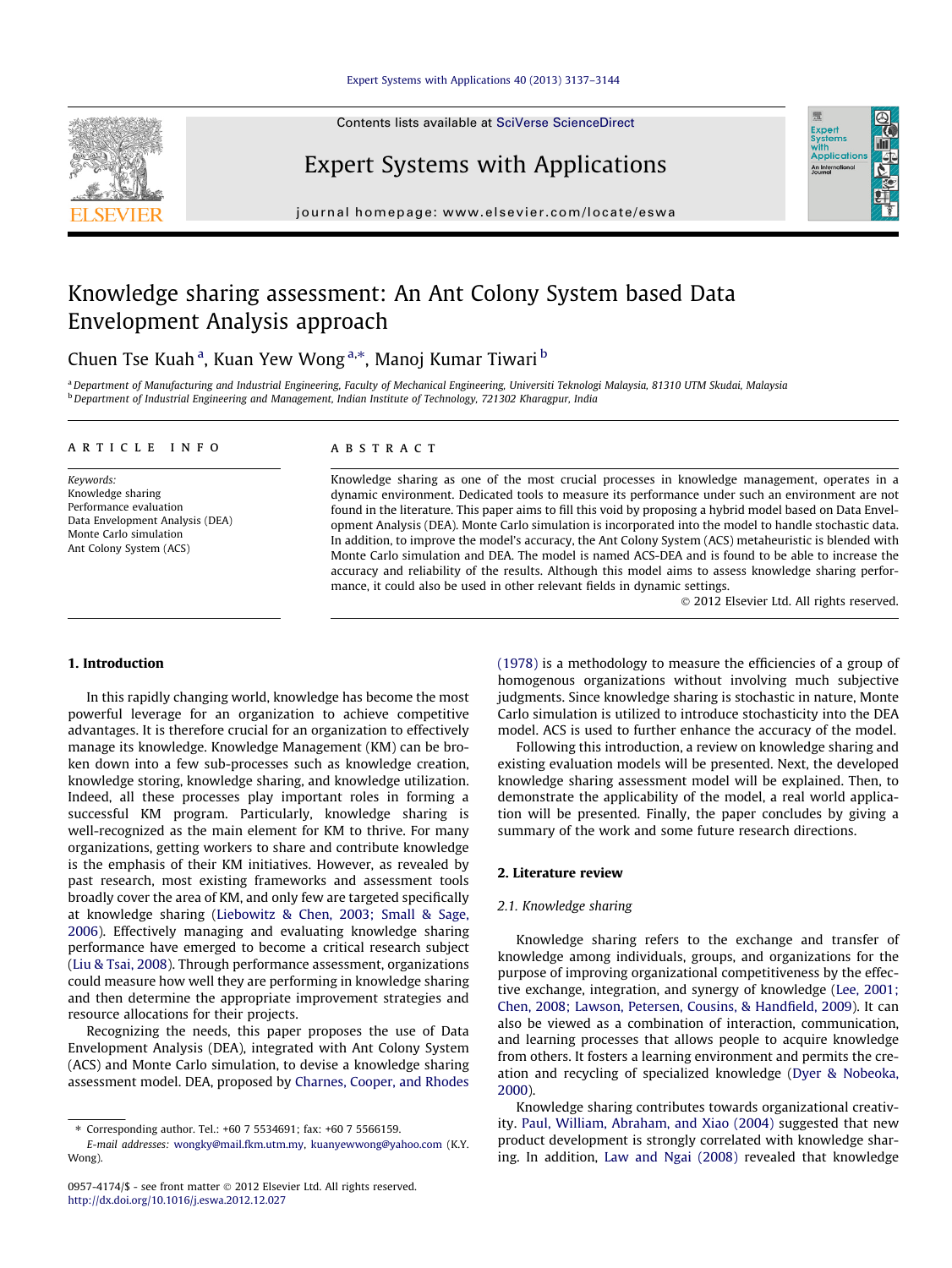sharing and learning behaviors are positively associated with business process improvement, product and service offerings, and organizational performance.

A proper Information Technology (IT) system and/or Knowledge Management System (KMS) facilitates knowledge sharing effectively by removing some of the barriers, for instances, lack of accessibility to organizational knowledge and geographical distance between members [\(Kim, Hong, & Suh, 2012\)](#page--1-0). Having such systems in place also enables the formation of virtual Communities of Practice (CoPs). However, investing in these systems is costly and their benefits are very hard to measure. In fact, it is not an easy task to evaluate knowledge sharing performance due to its intangible and stochastic properties. This in turn would hinder the decision makers to allocate funds to support knowledge sharing initiatives and programs. Therefore, it is a necessity to have a model to assess the process in order to persuade them to support the initiatives continuously.

#### 2.2. Knowledge sharing performance assessment

In order to properly manage the knowledge sharing process, its performance has to be evaluated. However, it is found that most models are broadly for KM, but those focusing on evaluating knowledge sharing are very limited. In this section, a few existing knowledge sharing performance evaluation models will be discussed, followed by some research issues in the field.

Among the first studies that recognized the need for assessing knowledge sharing, [Liebowitz and Chen \(2003\)](#page--1-0) developed a knowledge sharing effectiveness model that consists of 25 questions covering four areas, namely, communication flow, KM environment, organizational facilitation, and the likelihood of knowledge sharing and KM being successful within the organization. The results could help an organization to pinpoint potential areas of improvement.

[Quigley, Tesluk, Locke, and Bartol \(2007\)](#page--1-0) used incentive, goalsetting-social cognitive, and social motivation theories to examine knowledge sharing within dyads and its influence on individual performance. Their results showed that the effect of group-oriented incentive systems on the knowledge provider is enhanced when more positive norms for knowledge sharing exist among dyad members. When the recipient trusts the provider, his/her self-efficacy has a stronger relationship with performance goals.

[Chen, Chen, Lin, and Chen \(2010\)](#page--1-0) proposed a fuzzy-based method centered on trust evaluation between a knowledge requester and a knowledge supplier. They believed that the level of trust reflects the willingness of a knowledge supplier to share his/her knowledge. Their work has produced a decision making support knowledge sharing model.

More recently, Social Network Analysis (SNA) was used by [Kim](#page--1-0) [et al. \(2012\)](#page--1-0) to develop a diagnosis framework for identifying knowledge sharing activities in CoPs and to suggest strategies for individual CoPs. Their research is significant because it provides a SNA framework to analyze knowledge sharing.

The studies reviewed above focus on different elements of knowledge sharing, such as knowledge workers and CoPs. However, none of them provides a method to benchmark the knowledge sharing performance of an organization relative to its competitors. It is important to know how well an organization is performing in comparison with other market players because through benchmarking, an organization would understand how efficient it is really performing.

Moreover, it is found that most of the existing models are qualitative studies which have used interviews and observation to evaluate knowledge sharing. Generally, qualitative studies provide a good understanding on the organizational cultures that hinder or promote knowledge sharing. However, these studies are deemed to be lack of objectiveness and therefore, they cannot reflect how well an organization is performing as compared with other organizations. On the other hand, through quantitative research, numerical results and causal relationships can be obtained. Quantitative approaches can be used to measure knowledge sharing and the extent of its impact on both decision making and performance of organizations. In addition, it can eliminate the drawback of subjective judgment in qualitative methods.

With that being said, more research that uses objective measures of knowledge sharing is needed. Nevertheless, objectively evaluating knowledge sharing poses some challenges. First, measures to assess knowledge sharing are not well-established, therefore an appropriate set of measures has to be developed. These measures, serve as proxies, ideally are to comprehensively capture an organization's knowledge sharing performance. Values of the measures have to be collected and then combined to be used as an indicator.

The second challenge lies in the nature of the data related to knowledge sharing which would more likely to be stochastic instead of deterministic. If only a single value is collected for each measure, the results would be merely a snapshot of knowledge sharing performance at a specific moment. Given the dynamic setting of knowledge sharing in any organization, only a snapshot would render the results unreliable. Thus, a method that can handle non-deterministic data and produce statistical results is highly desirable in order to give managers a better performance overview.

This leads to the third challenge that is the accuracy of the results, which is affected directly by the data collected for the measures. Intuitively, collecting more data should improve the variance and accuracy of their distribution. However, since collecting data in a large quantity is both costly and time consuming, an organization would typically set a budget on the total number of data to be collected. Therefore, an important feature of a knowledge sharing performance measurement model would be the capability to allocate the data collection budget effectively so that the results' accuracy can be optimized.

In order to address these challenges, the study's aims are to:

- 1. Establish a set of proxy measures for knowledge sharing evaluation,
- 2. Develop a knowledge sharing assessment model by utilizing Data Envelopment Analysis (DEA),
- 3. Handle stochastic data using Monte Carlo simulation, and
- 4. Incorporate Ant Colony System (ACS) to optimize the results' accuracy.

#### 3. Developing a knowledge sharing assessment model

As shown in [Fig. 1,](#page--1-0) knowledge sharing is treated as a process that transforms multiple inputs into multiple outputs. These input and output measures have been selectively adopted from the KM literature and will be explained in the next section which is followed by the elucidation of the developed model in several progressions.

#### 3.1. Knowledge sharing measures

The input measures are the enablers of knowledge sharing process. The first input,  $X_1$ , is the number of knowledge workers ([Ahmed, Lim, & Zairi, 1999; Govender & Pottas, 2007; Holtshouse,](#page--1-0) [2010; Jafari, Rezaeenour, Akhavan, & Fesharaki, 2010; Nathan &](#page--1-0) [Soni, 2008; Robinson, Carrillo, Anumba, & Al-Ghassani, 2005; Ross,](#page--1-0) [Ross, Dragonetti, & Edvinsson, 1998; Von Krough, Roos, & Kleine,](#page--1-0) [1999; Wen, 2009](#page--1-0)). Knowledge resides in workers' minds. In order to be beneficial for an organization, they must be willing to externalize their know-how and share their knowledge, expertise, and